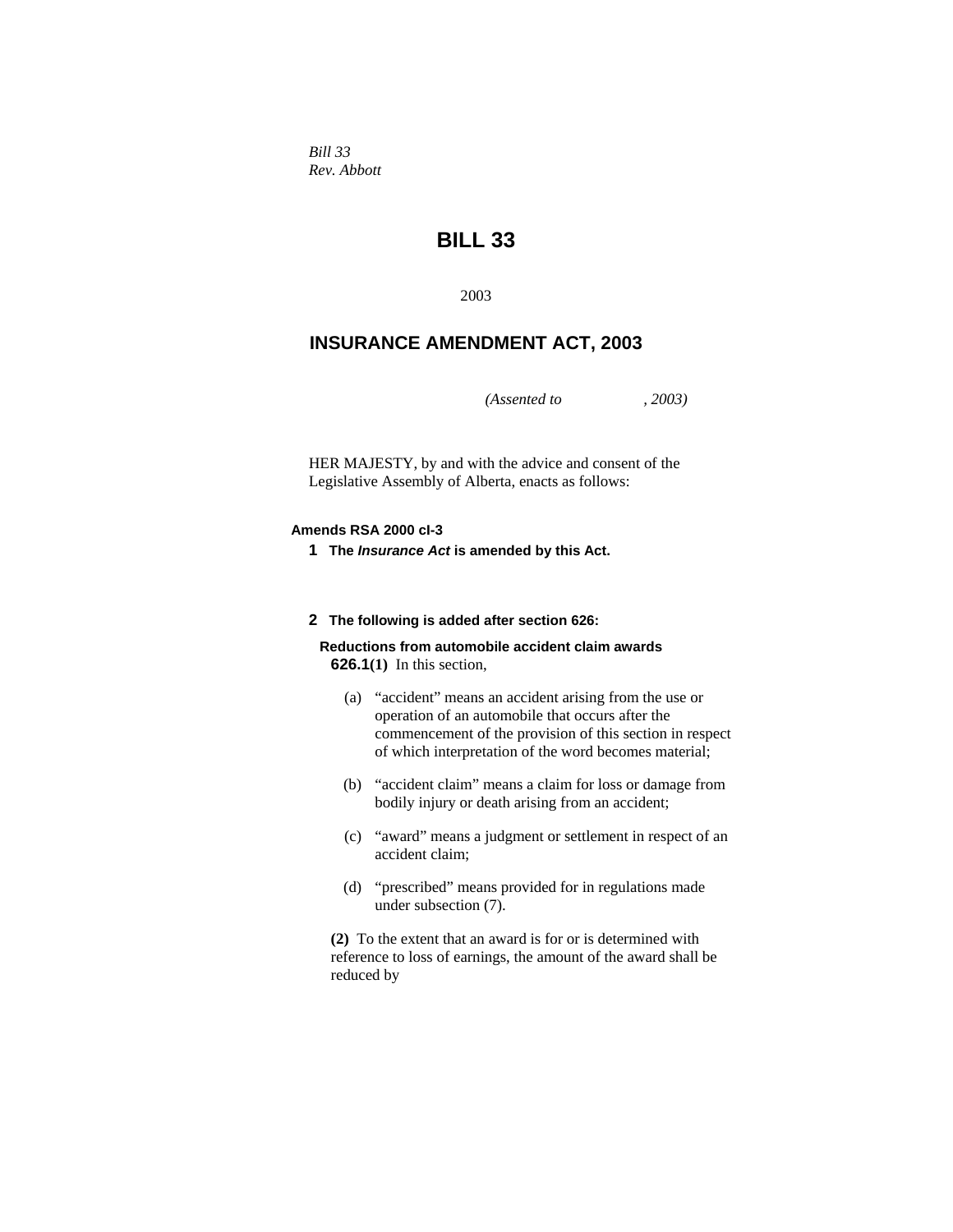- (a) income tax, if the award is not subjected to income tax,
- (b) contributions by employees, and 50% of contributions by self-employed persons, under the *Canada Pension Plan* (Canada), and
- (c) premiums under the *Employment Insurance Act* (Canada) relating to the state of being employed,

that would be or would have been payable on or with reference to the lost earnings, both before and after the award, had the accident not occurred.

**(3)** Subject to subsection (5), the whole of or the portion of an award that is for or is calculated with reference to a head of damages to which any payment in any form specified in any clause of subsection (4) relates shall be reduced by the aggregate of all payments, both before and after the award, and net of tax, contributions and premiums referred to in subsection (2)(a) to (c) paid or payable on those payments (so far as applicable), that

- (a) are received by or on behalf of the claimant as a result of or otherwise in respect of the accident,
- (b) are in any form specified in subsection  $(4)(a)$  to  $(g)$ , and
- (c) relate to that head of damages.
- **(4)** The forms of payment referred to in subsection (3) are
	- (a) medical, dental, disability, rehabilitation, income continuation or replacement and hospitalization benefits paid on a no-fault basis and received by or on behalf of a resident of a jurisdiction other than Alberta under a contract of automobile insurance,
	- (b) medical care and sickness and accident benefits comprising medical care or goods or services that are not provided under the *Alberta Health Care Insurance Act* or, where the claimant is a resident of another jurisdiction, the equivalent legislation of that jurisdiction, or that exceed the limits for that care or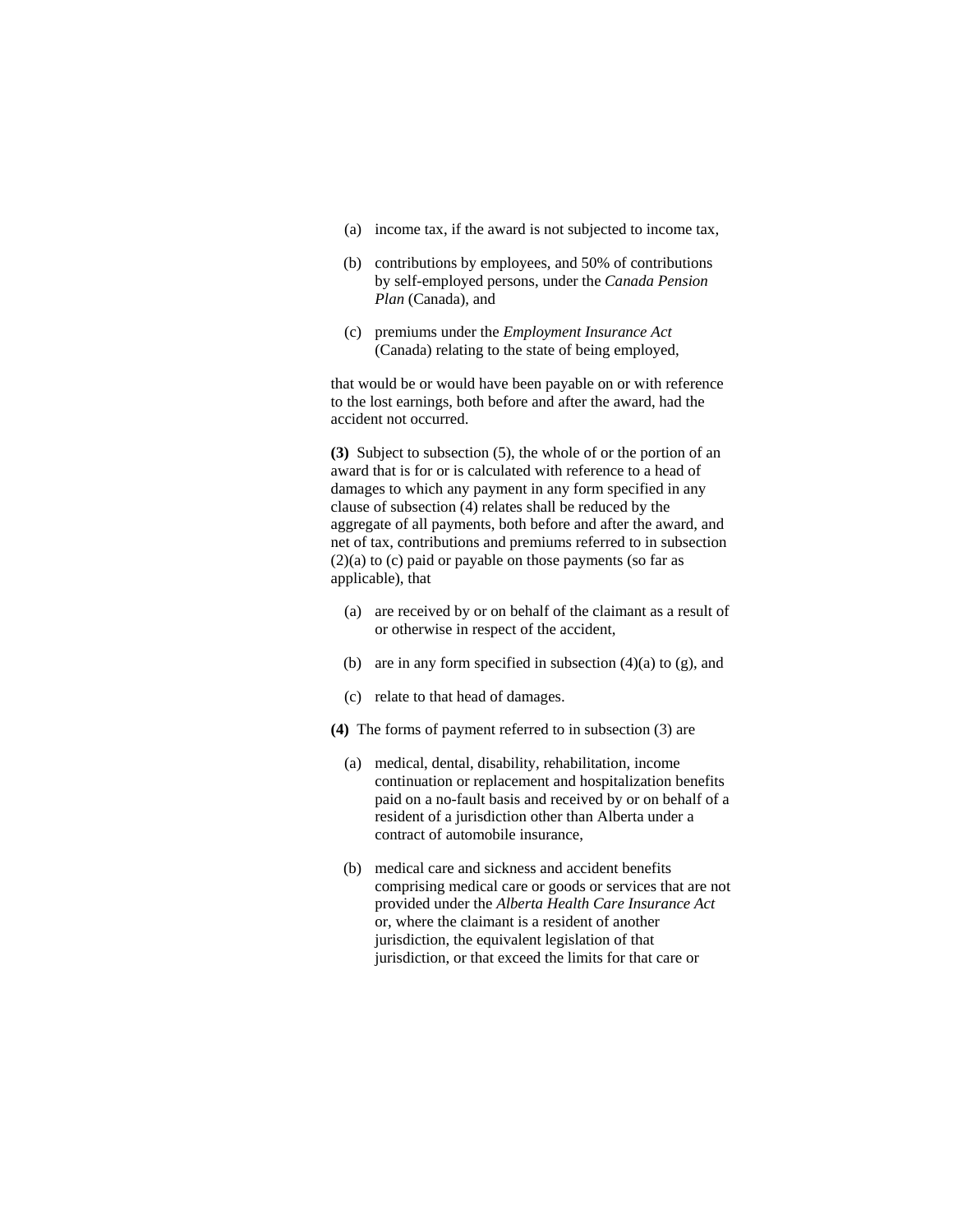those goods or services under that Act or equivalent legislation,

- (c) proceeds of a policy of insurance that falls within Subpart 6 of Part 5 or the legislation of another jurisdiction that is equivalent to that Subpart,
- (d) benefits under a prescribed income continuation or replacement plan or scheme,
- (e) disability pensions under the *Canada Pension Plan* (Canada) or under any equivalent legislation of a jurisdiction outside Canada,
- (f) compensation under legislation of another jurisdiction that is equivalent to the *Workers' Compensation Act* and its regulations, in respect of disability, medical, dental, rehabilitation or hospitalization expenses, and
- (g) any other prescribed payments, benefits or compensation under the laws of any jurisdiction, other than laws referred to in clauses (e) and (f).

**(5)** Where a person makes or assumes liability for a payment referred to in subsection (3) and is (disregarding subsection (3)) subrogated to the claimant's rights in respect of that payment, no reduction shall be made under that subsection to any extent that would affect that right of subrogation.

**(6)** The reference in subsection (3) to payments received is deemed to include circumstances where a legal obligation to make the payments or to provide related benefits referred to in subsection (4) to or on behalf of the claimant (netted, where applicable, as referred to in subsection (3)) has been established or acknowledged before the award.

**(7)** For the purposes of this section, the Lieutenant Governor in Council may make regulations

- (a) respecting any matter or thing that may be or is to be prescribed for the purposes of this section, and
- (b) defining, for the purposes of this section, any expression used in it and not defined in subsection (1).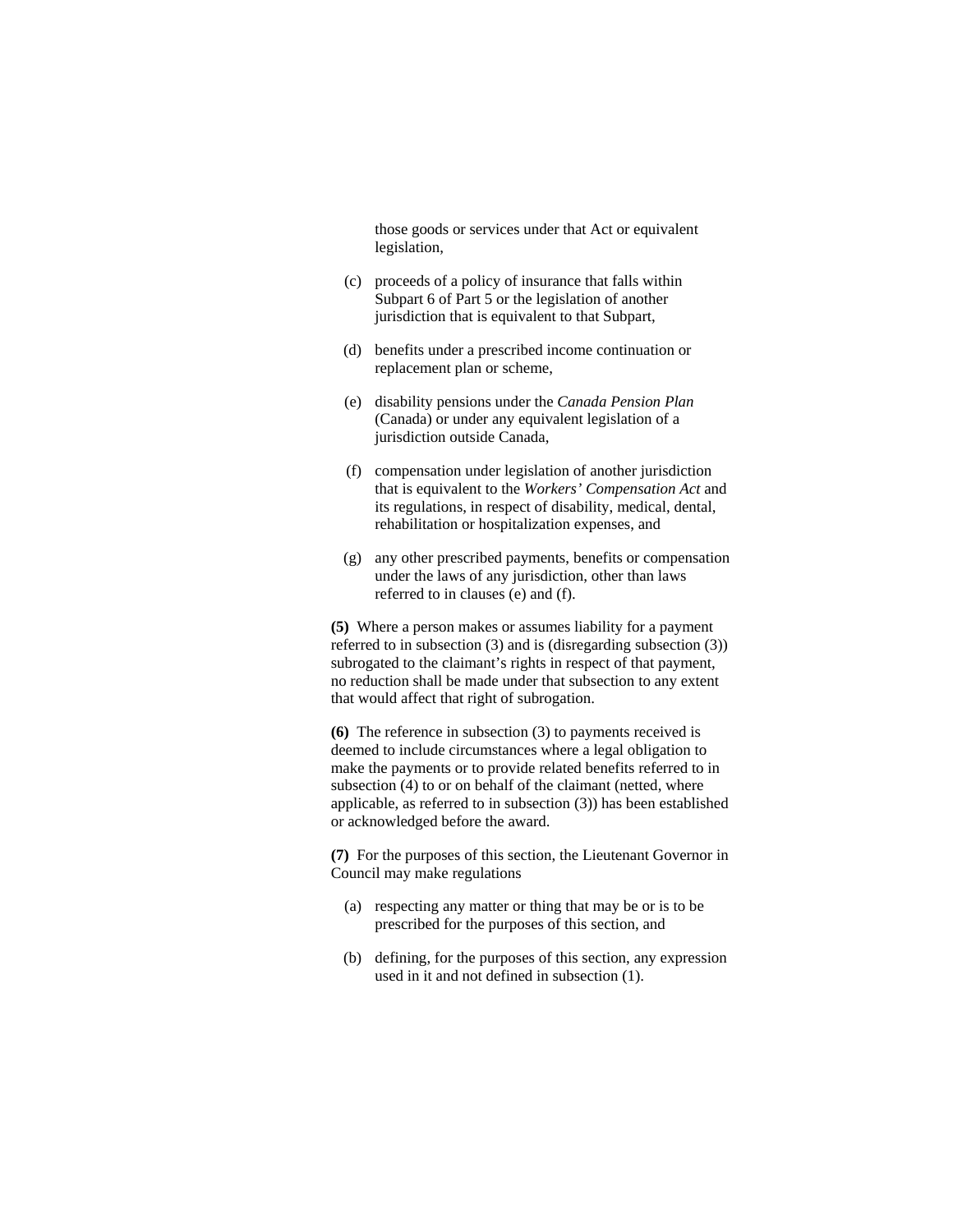**3** If section 30 of the Bill for the *Financial Sector Statutes Amendment Act, 2003* (introduced in the Spring 2003 sitting of the Third Session of the 25th Legislature as Bill 12), to the extent that that section would add a new section 15.1 to the *Insurance Act*, is enacted by the Legislature at that sitting, then section 2 of this Act is amended, so far as it adds a new section 626.1(4) to the *Insurance Act*,

# **(a) by adding the following after subsection (4)(d):**

- (d.1) benefits under an income replacement plan or scheme referred to in section 15.1,
- **(b) in subsection (4)(g) by adding** "(d.1)," **before** "(e)".

# **4 The** *Hospitals Act* **is amended by adding the following after section 61:**

#### **Application of s626.1, Insurance Act**

**61.1** Nothing in section 626.1 of the *Insurance Act* affects the application of this Part.

- **5 The** *Workers' Compensation Act* **is amended in section 1.1 by adding** "and, to avoid any doubt, nothing in section 626.1 of the *Insurance Act* affects the application of this Act" **after** "this Act".
- **6 This Act comes into force on Proclamation.**

#### **Explanatory Notes**

**1** Amends chapter I-3 of the Revised Statutes of Alberta 2000.

**2** Reductions from automobile accident claim awards.